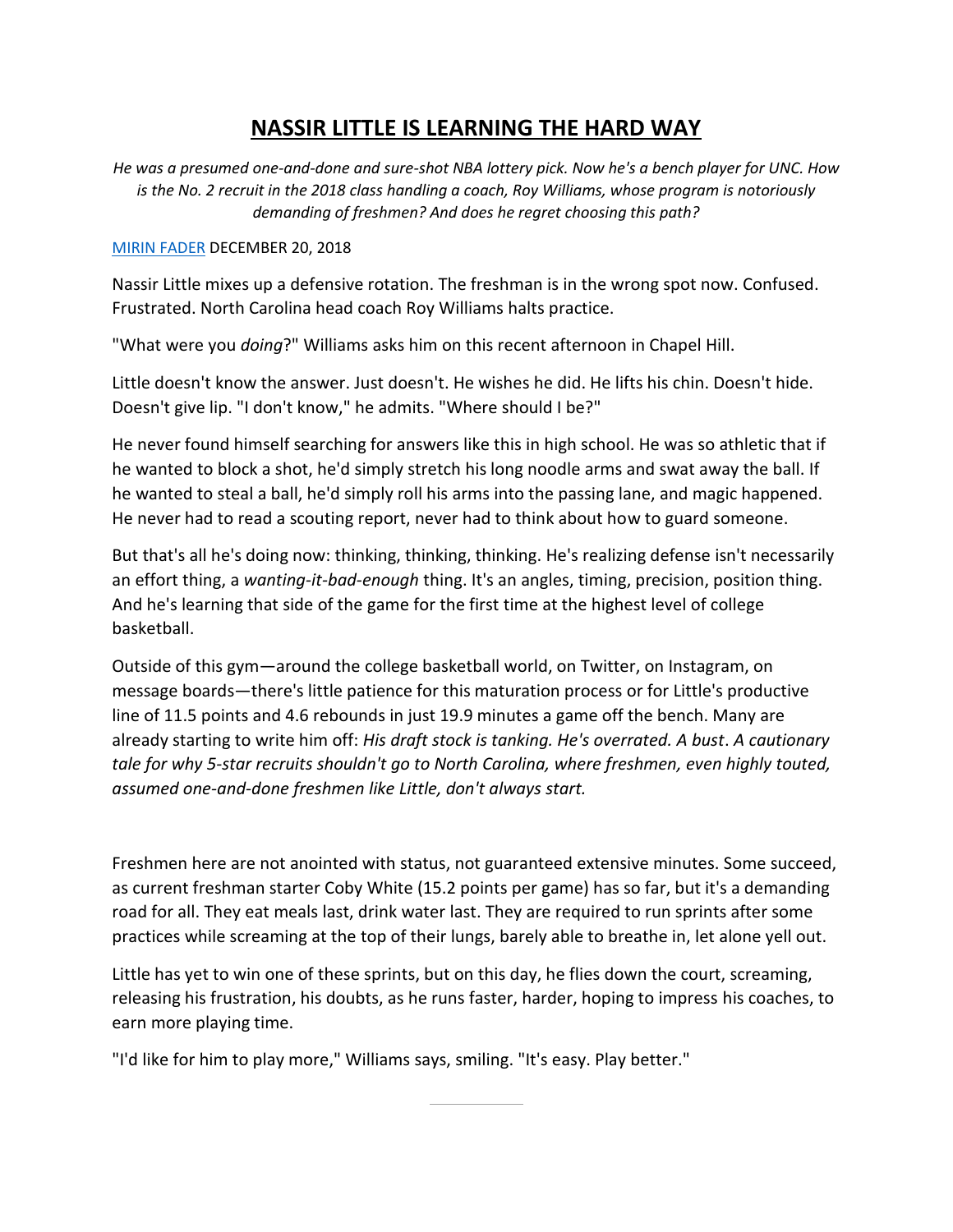Nothing about what Little is going through here is easy, though. The projected [lottery pick](https://hoopshype.com/2018/12/17/zion-williamson-mock-draft-college-basketball-rumors-updates/) is trying to tune out commentators who question his imminent NBA future, who question his decision to come to North Carolina.

He's learning two positions, the 3 and the 4, playing behind seniors Kenny Williams, Cameron Johnson and Luke Maye, who know everything there is to know about each spot.

And he's constantly being compared to the three one-and-dones just down the road in Durham. Their situations look nothing like his. Unlike Williams, Duke head coach Mike Krzyzewski has embraced college basketball's one-and-done era, and his team's super freshmen, Zion Williamson, RJ Barrett and Cam Reddish, are playing more minutes, dazzling on TV highlights and dominating headlines.

That's the expectation for freshmen of Little's caliber now. Astronomically high. Higher than they were five years ago. Ten years ago. Certainly 20 years ago, when first-year players were less likely to see the court at all.

The journey nowadays for a one-and-done is, in theory, quick and linear. *Dominate college, ascend to the pros, cash in for millions.* He must be so polished, so ahead of his time, that he's projected NBA-ready before he's driver's license-ready.

Little has never quite been on that path, though.

He didn't start playing basketball competitively until around age 12, until he taught himself the game watching YouTube highlights, mainly Kevin Durant's. Little was so mesmerized by Durant, he did a little shoulder shimmy before his free throws too.

He was regarded as a good-if-not-elite recruit through his junior year—a 4-star, according to [Rivals.](https://n.rivals.com/content/prospects/2018/nassir-little-2758) But then at the Adidas Gauntlet that summer, he seemed to elevate himself quicker than everyone else and once even dunked over a 7'2" player. After that, he got the fifth star, and he became one of the country's most sought-after players. He would finish his senior year as Rivals' second-ranked player in the 2018 class and become the only player other than LeBron James to win MVP honors at the Jordan Brand Classic and McDonald's All-American Game.

Also the bearer of a 4.2 high school GPA, Little had his pick of any university but made the unconventional choice to become the highest-ranked player to come to Chapel Hill since Harrison Barnes in 2010, a nod to the tattoo on his left arm: *Create your own legacy.*

Little wasn't worried that the school and its coach had a reputation for not being one-and-done friendly. He actually liked that the Tar Heels were the lone program in his final five schools that didn't promise him he could be a "Day 1 starter."

"I was always taught, if you earn something, you can keep it," Little says, "but if it's given to you, you can get it taken away."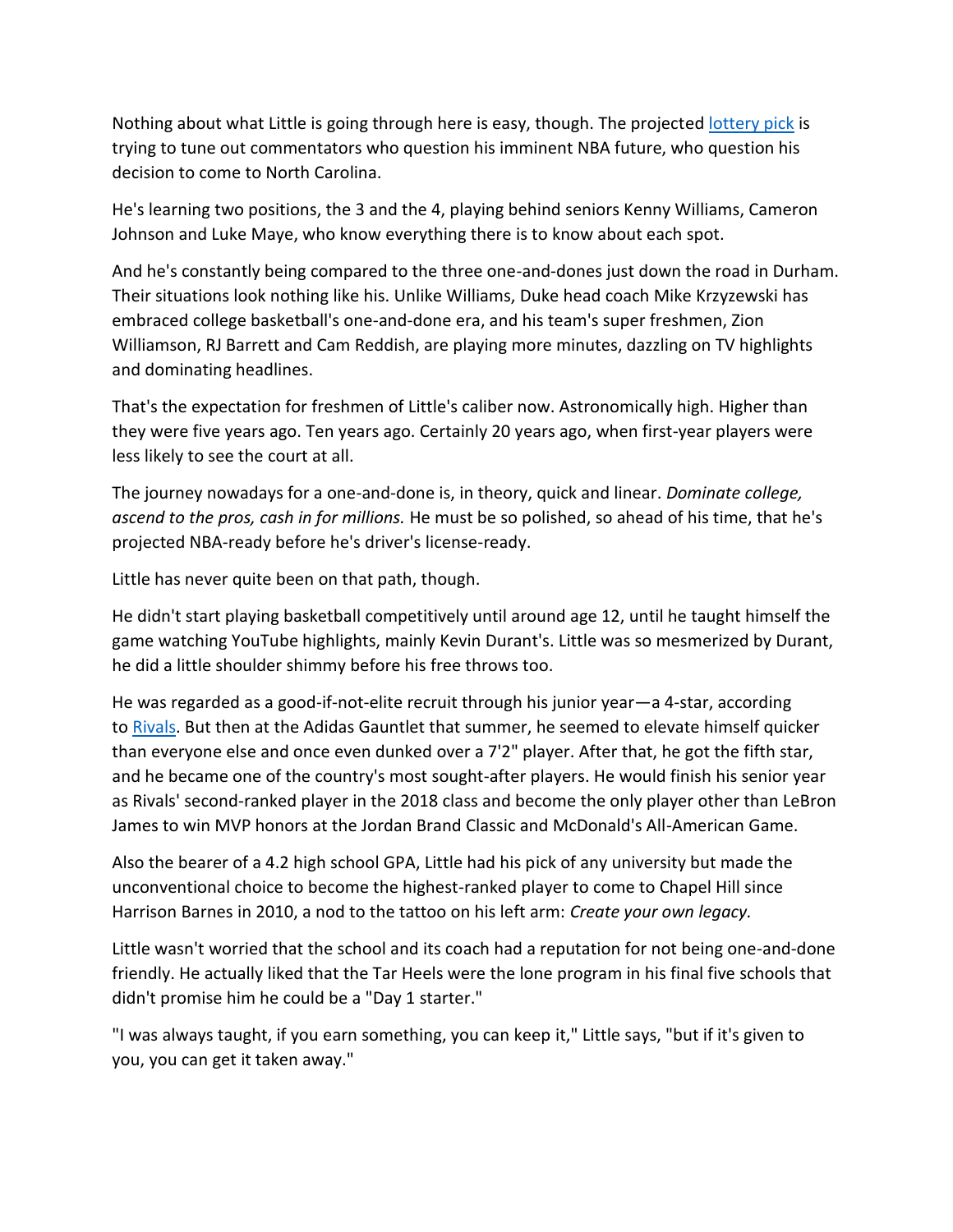But did he anticipate playing less than 20 minutes a game? Did he think he'd have to wonder if his draft stock might dip? Did he realize how *hard* it would be to play for a coach like Williams, who has, more or less, resisted the one-and-done ethos by still holding players' feet to the fire rather than merely giving them jerseys for a year?

Probably not.

"You gotta be able to learn to take that kind of coaching," Little says. "I don't think this program is for everybody."

Neither is his journey. "To be on the path that I'm on, you gotta be wired differently," Little says. "You gotta have an insane work ethic. You gotta be able to realize, like, things aren't going to be handed to you. Not everything is going to go your way, but you gotta give it all you got.

"When you make a decision like this and initially things aren't working out, it's easy to kind of start freaking out and panicking, like: *Oh crap, I made the wrong choice. Now my career is going to go downhill.* But I don't really feel that way."

Neither does his father. People tell Harold Little he should have sent his son elsewhere. Harold rejects that kind of thinking, saying North Carolina was—and still is—the best school for his son.

"It's not like, *Oh my God, the sky is falling!* It's not anything like that at all," Harold says. But, when talking about his son's mental toughness, Harold says, "We are worried about things more than he is."

Little does not look worried, at least on the outside, on this chilly December afternoon. He walks into the team's media room, and his imposing 6'6", 220-pound chiseled frame makes him already look like an NBA player. He talks like a veteran one too: poised and measured, as if watching himself from above.

He hasn't yet found his comfort on the floor, but he hasn't lost his confidence either. "I'm comfortable with who I am as a player," Little says. He is remarkably calm for an 18-year-old who, for most of his life, wilted when things did not go perfectly.

As a young kid, he used to refuse to eat his favorite breakfast, a strawberry Pop-Tart with the rainbow sprinkles, if it broke while being toasted. And when he made snowballs with his family, he'd get frustrated if the snowball would melt in his hand before he could construct an immaculate sphere. In high school, he'd get irritated when an offensive play would break down before his team could smoothly run through all the options.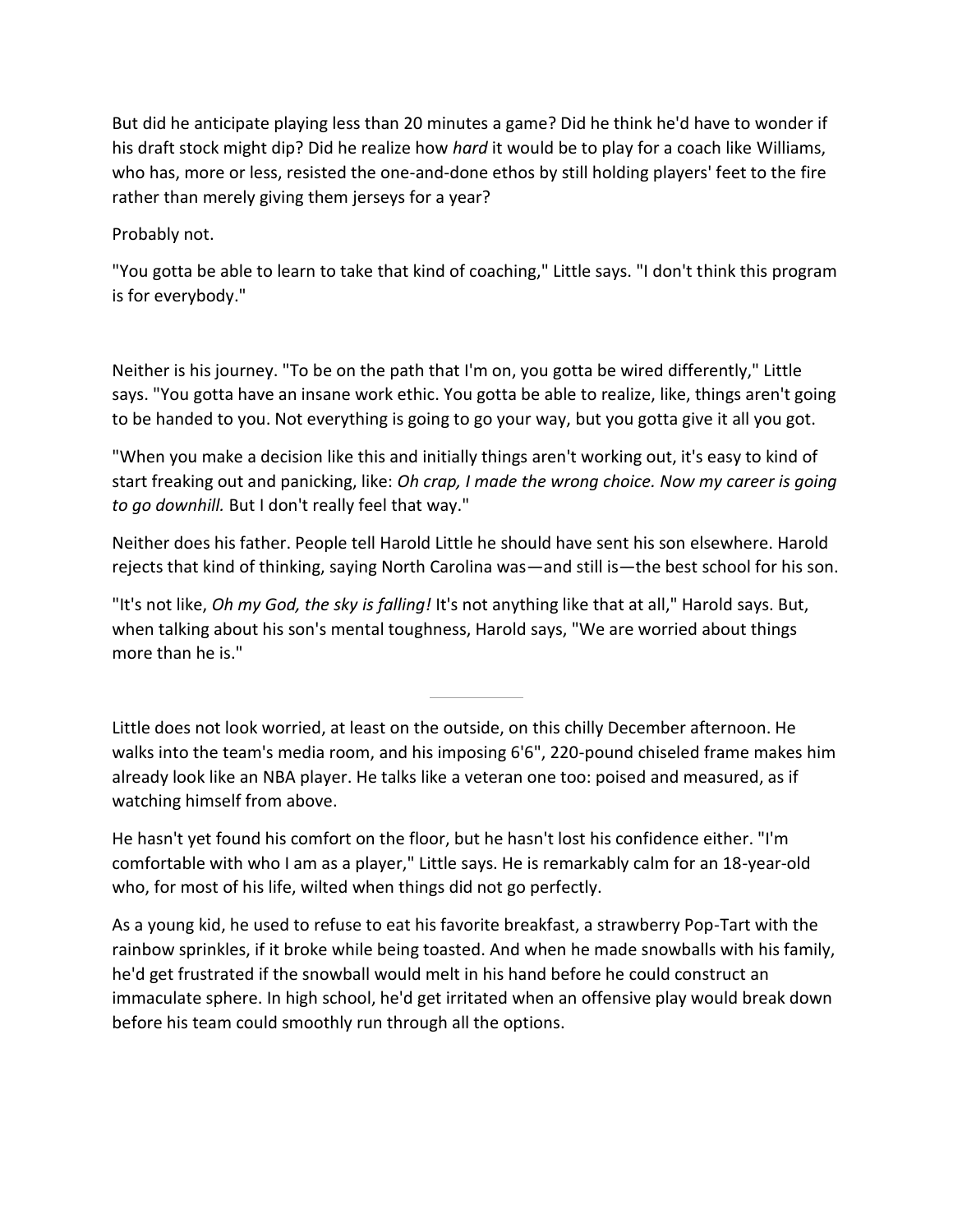And now he finds himself confronting the imperfect, battling the outtakes. Trying to wade through the thorny parts of the 5-star experience few talk about: the adjustments and the struggles of adapting to a game that is quicker than he had anticipated.

"There's a whole 'nother level to where I can take it, and I don't think the world knows that yet, but I believe I do," Little says.

"When it really clicks," he adds later, "I think I can be dangerous."

He has a motor that never tires. A first step that can't be imitated. He can beat just about anyone to the basket. He doesn't need the millisecond other players need to jump to his highest peak; he just *jets* without warning.

"I've been a head coach for 31 years," Williams says, "and he could be the most explosive athlete I've ever coached."

Little wants to be known as more than athletic. He releases hundreds of long-range shots every day with assistant coach Hubert Davis, who sits second in NBA history in three-point percentage. Little also constantly asks Williams questions.

During a recent film session, Little watched himself mess up on a defensive assignment. "That's *embarrassing*," Little said to Williams. He was frustrated with himself, as he is most days.

Williams loves that about Little. That he knows he doesn't have all the answers. That he wants to be coached and is willing to work. "That's going to be his saving grace," Williams says.

"He wants to be a good defensive player," Williams adds. "That just takes time."

But time is at odds with the immediate-gratification ethos ingrained into Little's generation, with the booming business of college basketball, and with the mixed messages coming from the NBA, which wants players to arrive fully developed yet also come at their youngest.

Is there something to be gained from taking time to develop? From earning playing time? Being held accountable? Even if Little's experiences do crash his draft stock, could they also prepare him for a lengthy, productive pro career?

No one knows the answers, but those in Little's inner circle remind him to think of the bigger picture on his down days.

Days like November 28, when he found himself on the bench in North Carolina's stinging 84-67 loss to Michigan. Little had four points on 1-of-5 shooting, plus one rebound in 16 minutes. He looked out onto the court, blank-faced. His body was cold. Out of rhythm. Feeling far from where he wants to be.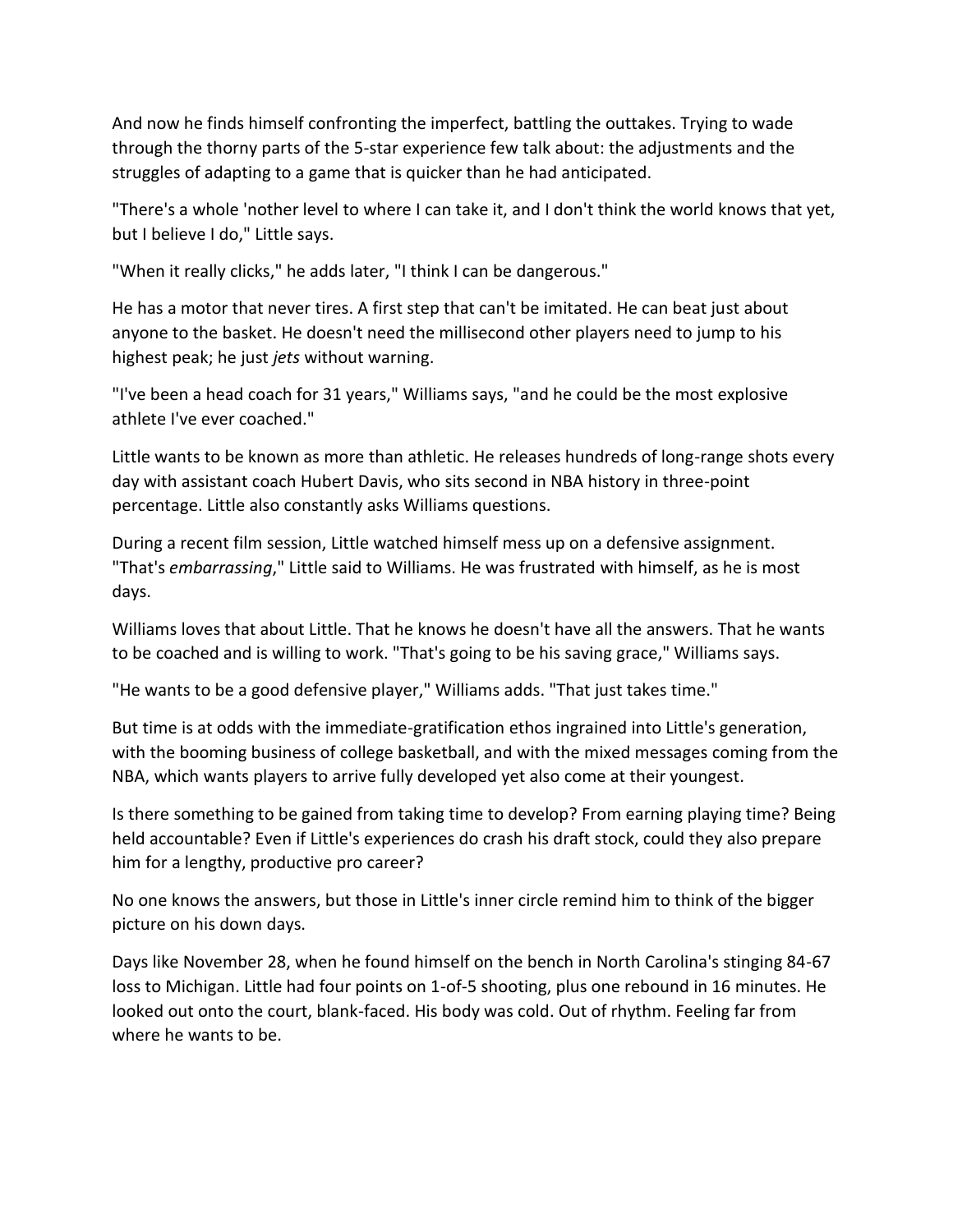"When you're winning, you're gonna have people on your side saying: 'Oh man, you're awesome! You're amazing!'" says Darryl Hardin, Little's mentor and former AAU coach at 1Family. "To me, I think that's more poison than what he's going through right now."

Right now, he's trying to listen. Take in what his coach is saying to him. Well, yelling at him.

Like when the Tar Heels were trading baskets with UCLA late last month and Little failed to crash the offensive boards on two straight possessions. He didn't know who he was guarding either.

Williams subbed him out and screamed at him. Little nodded. Vowed to himself to do better when he got back in.

Williams gave him another shot. This time around, Little boxed out and pounded the boards. He seemed to enter a flow, picking the right shots at the right times to spark a comeback 94-78 win over the Bruins. He finished with 14 points, including a monstrous [dunk](http://www.espn.com/video/clip?id=25357135) over Jalen Hill in the second half.

"He was sensational," Williams says now of Little's performance against UCLA, praising his ability to correct his mistakes mid-game. "You can't be a better kid."

But Little is hard on himself. Learning to come off the bench is new for him. Sometimes he questions his moves on offense. *Should I shoot this one? Do I attack this gap here?*

He's still figuring out how to plug his skills into Williams' system and the college game in general, which doesn't always cater to his uptempo style of play.

"Being a freshman here is so hard," Luke Maye says. "Coach is asking Nas to play three positions—and to play three positions in an offense that you read everything is really difficult. He's doing the best he can."

Some games, Little looks passive. Out of sync. Others, more assertive, accurate. He *is* productive in his time, shooting 52.3 percent on field goals. And even if he's not the centerpiece, he is playing key minutes for a North Carolina team that already has wins over two of the top teams in the country: UCLA and Gonzaga, whom the Tar Heals beat 103-90 last week (Little had seven points and three boards in 21 minutes).

Still, he hears the critics:

*Where the hell is Nassir Little? He forces things.*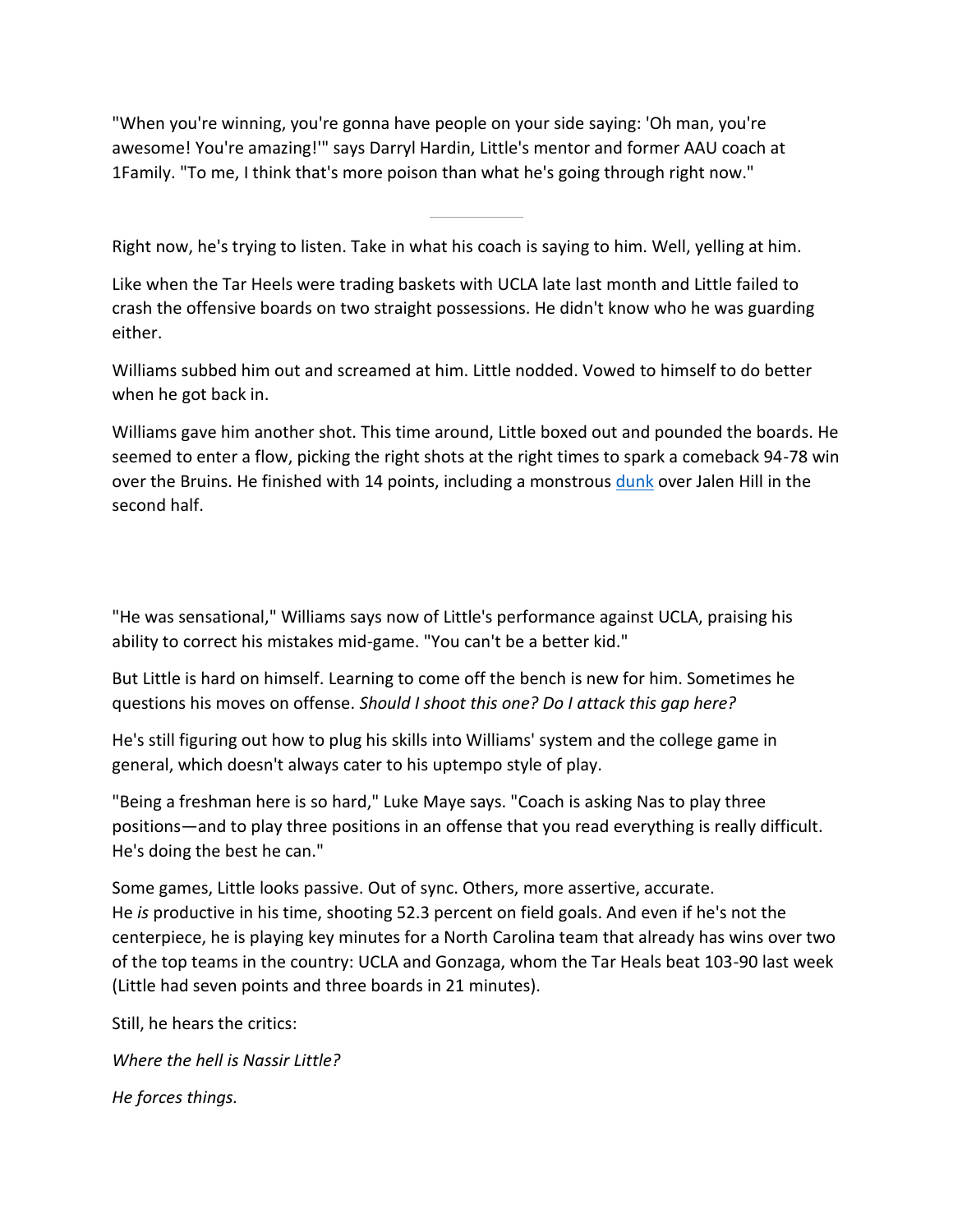## *Roy is single-handedly killing Nassir Little's draft stock.*

"It seems like every game that he plays becomes this referendum about how good or bad of a player he is," Harold says. "He's doing a good job of blocking out the noise, but he hears and sees things."

And he isn't immune to those comments. "People forget that athletes are human beings," Little says. "People mess up. People make mistakes. There's factors outside of basketball that can affect somebody's playing. We go through stuff all the time that might not necessarily be in the injury report."

Little is still mourning the loss of his best friend, Tommy. Tommy killed himself August 30.

Tommy was the first friend Little made when he and his family moved to Jacksonville, Florida, at age 12, having previously lived in England, Hawaii, Spain and Japan (Little's parents worked in the military).

Tommy was also the first person who believed in his basketball abilities. Back then, Little was a goofy, tall, lanky kid with more body than he knew what to do with. He wore skinny, squarewire glasses that made him look more like a nerd than a basketball player. But Tommy still told Little he could make the NBA one day.

When Tommy died, "Nas became undone," Harold says. Harold and Williams told him to take time off, but he wouldn't. He needed to play.

"For a little bit, I thought it was affecting me, how I was playing, because [Tommy] was always there," Little says, his voice growing thin. "I'm trying to turn it into a positive thing. I just play for him now. Everything I do is for him."

So he keeps laboring on his rotations, on his three-point shot, rarely leaving the gym.

"People, when they think of Nassir Little, they just think of Jam Fam, that he can just dunk," says Leaky Black, a freshman guard and Little's roommate. "But really he works on his craft all the time. … He looks at this as an opportunity to show people he can really play."

He's always had to.

It'd be 5 a.m., and 16-year-old Little would barely be able to open his eyes, but there he'd be, at the local LA Fitness gym in Orlando, releasing jumper after jumper. Hardin, his AAU coach, would also be there every morning before school.

Most times, Little was working on his ball-handling and his shooting, hoping to show colleges he was a complete player, even though he never needed to be to dominate.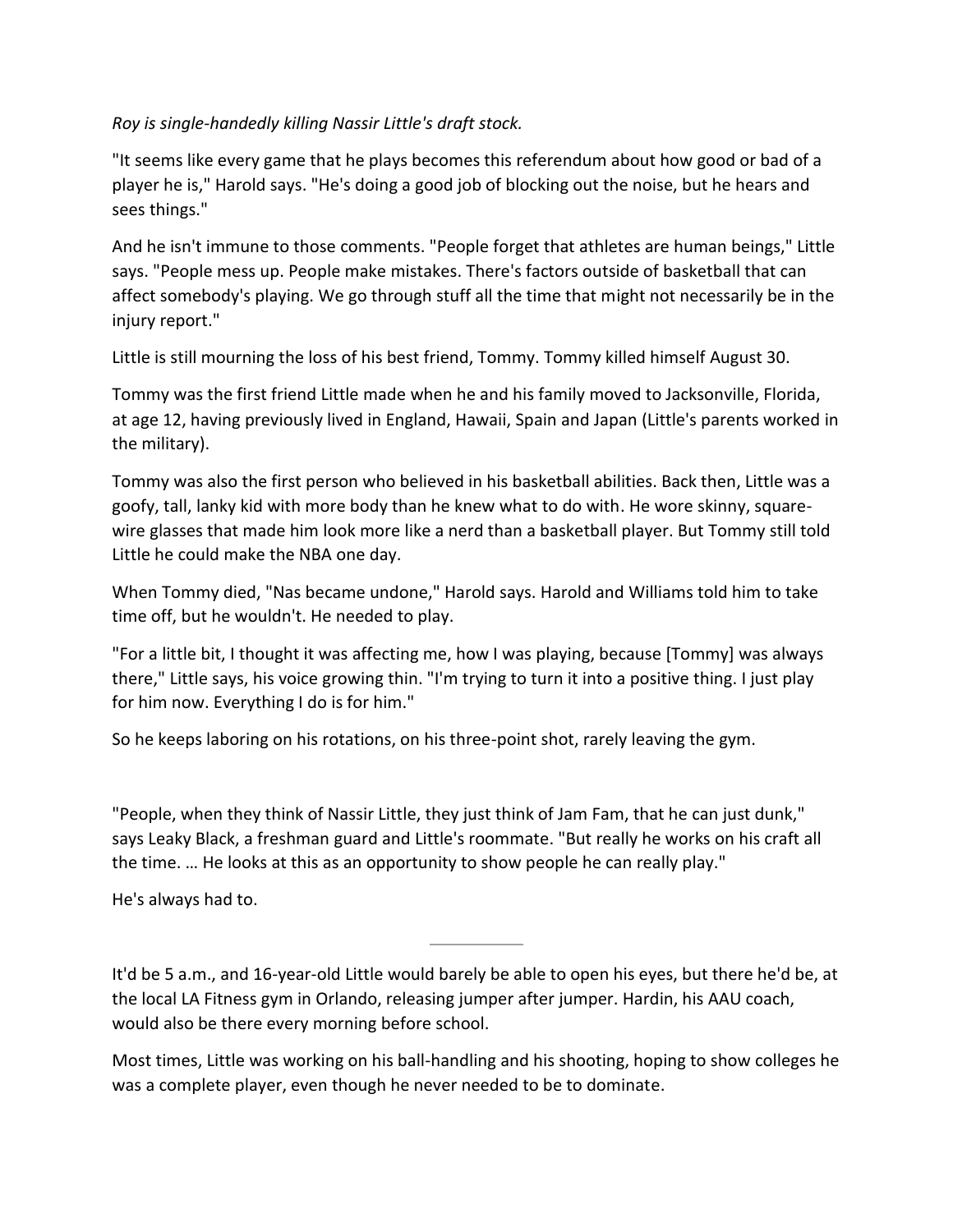One game in eighth grade, he caught the ball at the free-throw line and dunked over four kids. He was still growing into his body then. Not fully polished but genuinely curious.

"He was eager to learn. He looked you in the eye when you were telling him something," says Mark Miller, his former assistant coach at Oakleaf Junior High in Orange Park, Florida.

Little would go on to play for Oakleaf High before transferring to Orlando Christian Prep as a junior. Few college recruiters knew who he was at the time. "He just took it as a sign to get better, to prove people wrong," says Ronaldo Segu, Little's close friend who plays for the University of Buffalo. "He just worked harder."

He has the same mindset nowadays, even though he has the national celebrity he never did growing up. "As talented as he is, as athletic as he is, he's still relatively raw," says Randy Hadley, his longtime strength and conditioning coach. "Being able to hone in on his skills and own what he has is the scary part. It's only just getting started with what his potential is."

Little is trying to stay patient, but The Year of the Freshmen tugs at him. Tells him he must have success *now*. Stats *now*. Be like Zion, RJ, Cam *now.*

But he reminds himself he's in a different situation. He tells his dad over the phone often: "It's all right. I'm built for this."

"I know what I can do. I'm also able to know what I can't do," Little says. "I know what I gotta learn and what I gotta get better at.

"The people around me tell me what I need to hear, not what I want to hear."

Williams sits in his office, one of his three NCAA championship rings hugging his ring finger. He's accustomed to reporters asking why Little isn't playing more. That question isn't asked yet, but Williams is ready to offer a statistic.

"Four, four, three, one, four," he says. "You know what that is? It's how many minutes Luke played the first five games his [freshman] year."

Maye is now a first-team All-ACC player and could play at the next level. Williams then brings up Marvin Williams, the 14-year NBA veteran and 2005 No. 2 overall pick who didn't start a single game for UNC's 2004-05 national championship team.

Coach Williams' point is clear: Limited playing time early in one's college career doesn't necessarily hinder success later in one's pro career.

*Sam Wasson/Getty Images*